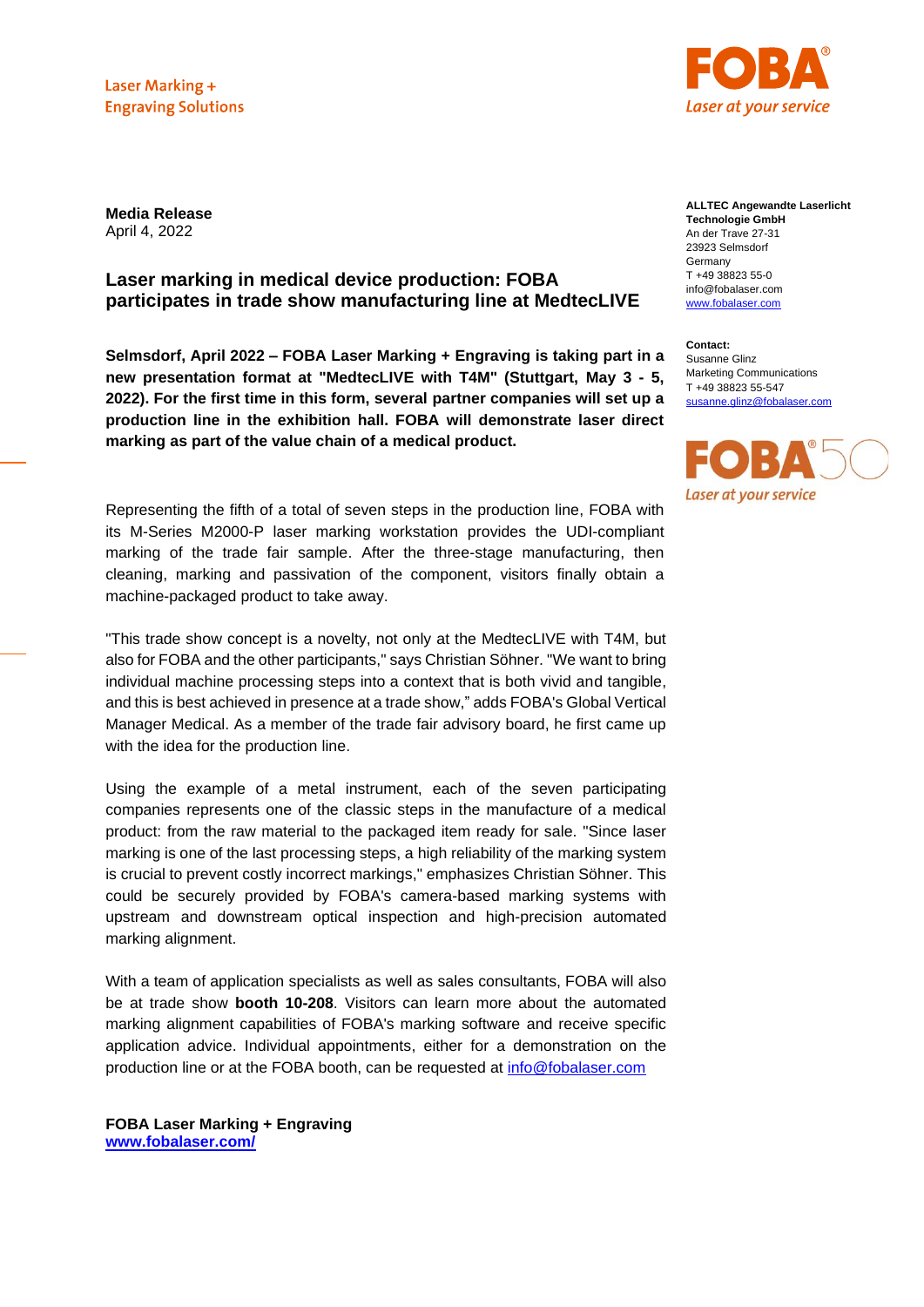Laser Marking + **Engraving Solutions** 



page 2 of 3

**More information:**

**MedtecLIVE with T4M** – Europe's leading med tech exhibition 03 – 05 Mai 2022 | Stuttgart, Germany **<https://www.medteclive.com/en>**

## **Find the following and additional images for free download at:**

[https://www.fobalaser.com/newsroom-events/news-press/laser-marking-in-medical](https://www.fobalaser.com/newsroom-events/news-press/laser-marking-in-medical-device-production-foba-participates-in-trade-show-manufacturing-line-at-medteclive/)[device-production-foba-participates-in-trade-show-manufacturing-line-at-medteclive/](https://www.fobalaser.com/newsroom-events/news-press/laser-marking-in-medical-device-production-foba-participates-in-trade-show-manufacturing-line-at-medteclive/)



The FOBA M2000 marking workstation is classified laser protection class 1 and can optionally be supplied with the Mosaic marking feature. (Image rights: FOBA)



Laser marked stainless steel medical clamp with machine readable UDI code and human readable characters. (Image rights: FOBA)